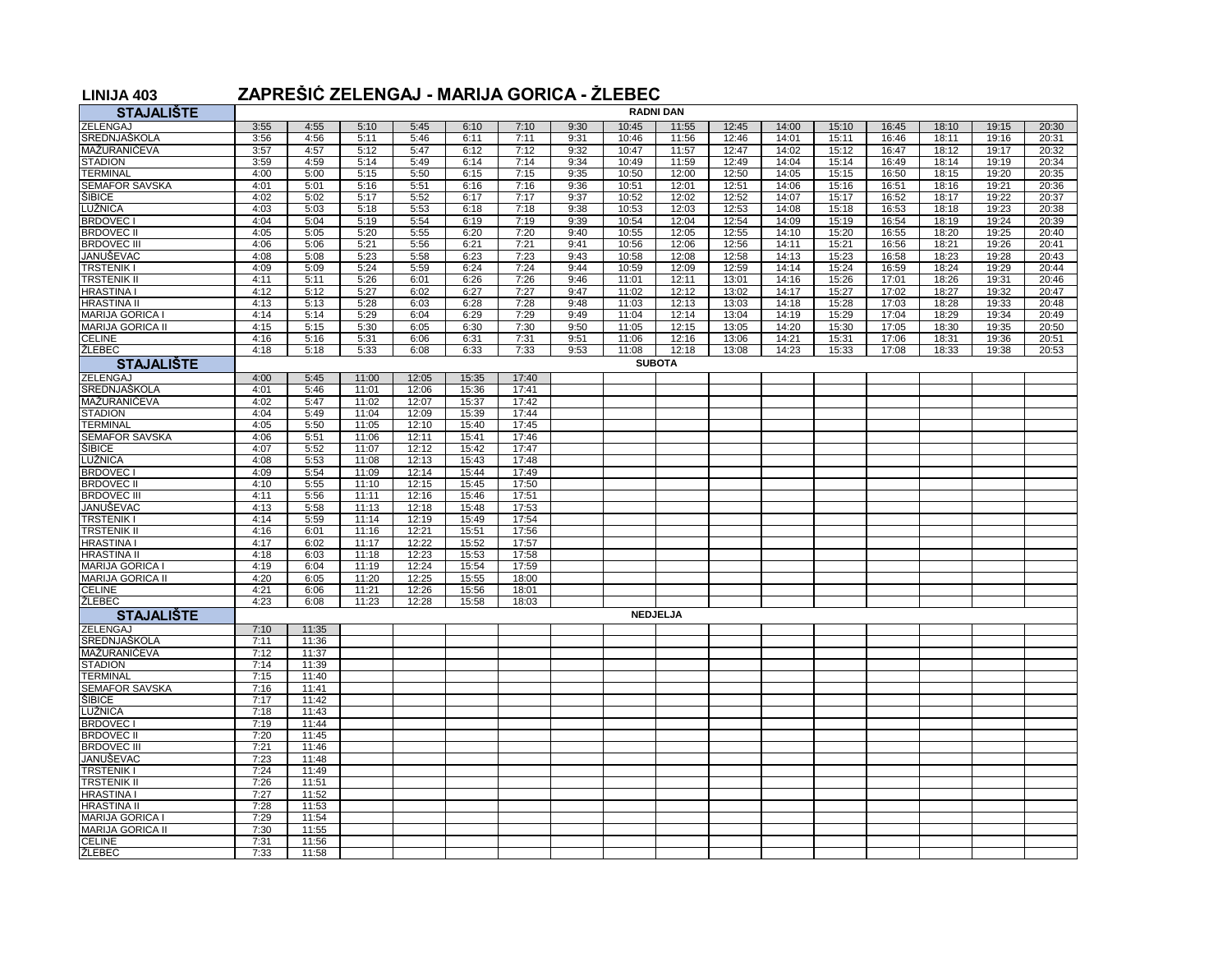## **LINIJA 403 ŽLEBEC - MARIJA GORICA - ZAPREŠIĆ ZELENGAJ**

| <b>STAJALIŠTE</b>                       | <b>RADNI DAN</b> |                |                |                |                |                |                |                |                 |                |                |                |                |                |                |                |
|-----------------------------------------|------------------|----------------|----------------|----------------|----------------|----------------|----------------|----------------|-----------------|----------------|----------------|----------------|----------------|----------------|----------------|----------------|
| ŽLEBEC                                  | 4:20             | 5:20           | 5:35           | 6:10           | 6:40           | 7:40           | 10:05          | 11:20          | 12:25           | 13:20          | 14:35          | 15:45          | 17:20          | 18:45          | 19:50          | 21:05          |
| <b>CELINE</b>                           | 4:22             | 5:22           | 5:37           | 6:12           | 6:42           | 7:42           | 10:07          | 11:22          | 12:27           | 13:22          | 14:37          | 15:47          | 17:22          | 18:47          | 19:52          | 21:07          |
| <b>MARIJA GORICA II</b>                 | 4:23             | 5:23           | 5:38           | 6:13           | 6:43           | 7:43           | 10:08          | 11:23          | 12:28           | 13:23          | 14:38          | 15:48          | 17:23          | 18:48          | 19:53          | 21:08          |
| <b>MARIJA GORICA I</b>                  | 4:24             | 5:24           | 5:39           | 6:14           | 6:44           | 7:44           | 10:09          | 11:24          | 12:29           | 13:24          | 14:39          | 15:49          | 17:24          | 18:49          | 19:54          | 21:09          |
| <b>HRASTINA II</b>                      | 4:25             | 5:25           | 5:40           | 6:15           | 6:45           | 7:45           | 10:10          | 11:25          | 12:30           | 13:25          | 14:40          | 15:50          | 17:25          | 18:50          | 19:55          | 21:10          |
| <b>HRASTINA I</b>                       | 4:26             | 5:26           | 5:41           | 6:16           | 6:46           | 7:46           | 10:11          | 11:26          | 12:31           | 13:26          | 14:41          | 15:51          | 17:26          | 18:51          | 19:56          | 21:11          |
| <b>TRSTENIK II</b>                      | 4:27             | 5:27           | 5:42           | 6:17           | 6:47           | 7:47           | 10:12          | 11:27          | 12:32           | 13:27          | 14:42          | 15:52          | 17:27          | 18:52          | 19:57          | 21:12          |
| <b>TRSTENIKI</b>                        | 4:28             | 5:28           | 5:43           | 6:18           | 6:48           | 7:48           | 10:13          | 11:28          | 12:33           | 13:28          | 14:43          | 15:53          | 17:28          | 18:53          | 19:58          | 21:13          |
| JANUŠEVAC                               | 4:31             | 5:31           | 5:46           | 6:21           | 6:51           | 7:51           | 10:16          | 11:31          | 12:36           | 13:31          | 14:46          | 15:56          | 17:31          | 18:56          | 20:01          | 21:16          |
| <b>BRDOVEC III</b><br><b>BRDOVEC II</b> | 4:32             | 5:32           | 5:47           | 6:22           | 6:52           | 7:52           | 10:17          | 11:32          | 12:37           | 13:32          | 14:47<br>14:48 | 15:57          | 17:32          | 18:57          | 20:02          | 21:17<br>21:18 |
| <b>BRDOVEC1</b>                         | 4:33<br>4:34     | 5:33<br>5:34   | 5:48<br>5:49   | 6:23<br>6:24   | 6:53<br>6:54   | 7:53<br>7:54   | 10:18<br>10:19 | 11:33<br>11:34 | 12:38<br>12:39  | 13:33<br>13:34 | 14:49          | 15:58<br>15:59 | 17:33<br>17:34 | 18:58<br>18:59 | 20:03<br>20:04 | 21:19          |
| LUŽNICA                                 | 4:35             | 5:35           | 5:50           | 6:25           | 6:55           | 7:55           | 10:20          | 11:35          | 12:40           | 13:35          | 14:50          | 16:00          | 17:35          | 19:00          | 20:05          | 21:20          |
| <b>SIBICE</b>                           | 4:36             | 5:36           | 5:51           | 6:26           | 6:56           | 7:56           | 10:21          | 11:36          | 12:41           | 13:36          | 14:51          | 16:01          | 17:36          | 19:01          | 20:06          | 21:21          |
| <b>SEMAFOR SAVSKA</b>                   | 4:37             | 5:37           | 5:52           | 6:27           | 6:57           | 7:57           | 10:22          | 11:37          | 12:42           | 13:37          | 14:52          | 16:02          | 17:37          | 19:02          | 20:07          | 21:22          |
| <b>TERMINAL</b>                         | 4:38             | 5:38           | 5:53           | 6:28           | 6:58           | 7:58           | 10:23          | 11:38          | 12:43           | 13:38          | 14:53          | 16:03          | 17:38          | 19:03          | 20:08          | 21:23          |
| <b>STADION</b>                          | 4:39             | 5:39           | 5:54           | 6:29           | 6:59           | 7:59           | 10:24          | 11:39          | 12:44           | 13:39          | 14:54          | 16:04          | 17:39          | 19:04          | 20:09          | 21:24          |
| MAŽURANIĆEVA                            | 4:40             | 5:40           | 5:55           | 6:30           | 7:00           | 8:00           | 10:25          | 11:40          | 12:45           | 13:40          | 14:55          | 16:05          | 17:40          | 19:05          | 20:10          | 21:25          |
| SREDNJAŠKOLA                            | 4:42             | 5:42           | 5:57           | 6:32           | 7:02           | 8:02           | 10:27          | 11:42          | 12:47           | 13:42          | 14:57          | 16:07          | 17:42          | 19:07          | 20:12          | 21:27          |
| <b>ZELENGAJ</b>                         | 4:43             | 5:43           | 5:58           | 6:33           | 7:03           | 8:03           | 10:28          | 11:43          | 12:48           | 13:43          | 14:58          | 16:08          | 17:43          | 19:08          | 20:13          | 21:28          |
| <b>STAJALIŠTE</b>                       | <b>SUBOTA</b>    |                |                |                |                |                |                |                |                 |                |                |                |                |                |                |                |
| <b>ŽLEBEC</b>                           | 4:20             | 6:05           | 11:30          | 12:35          | 16:05          | 18:10          |                |                |                 |                |                |                |                |                |                |                |
| <b>CELINE</b>                           | 4:22             | 6:07           | 11:32          | 12:37          | 16:07          | 18:12          |                |                |                 |                |                |                |                |                |                |                |
| <b>MARIJA GORICA II</b>                 | 4:23             | 6:08           | 11:33          | 12:38          | 16:08          | 18:13          |                |                |                 |                |                |                |                |                |                |                |
| <b>JARIJA GORICA I</b>                  | 4:24             | 6:09           | 11:34          | 12:39          | 16:09          | 18:14          |                |                |                 |                |                |                |                |                |                |                |
| <b>HRASTINA II</b><br><b>HRASTINA I</b> | 4:25             | 6:10           | 11:35<br>11:36 | 12:40<br>12:41 | 16:10<br>16:11 | 18:15          |                |                |                 |                |                |                |                |                |                |                |
| <b>TRSTENIK II</b>                      | 4:26<br>4:27     | 6:11<br>6:12   | 11:37          | 12:42          | 16:12          | 18:16<br>18:17 |                |                |                 |                |                |                |                |                |                |                |
| <b>TRSTENIK I</b>                       | 4:28             | 6:13           | 11:38          | 12:43          | 16:13          | 18:18          |                |                |                 |                |                |                |                |                |                |                |
| JANUŠEVAC                               | 4:31             | 6:16           | 11:41          | 12:46          | 16:16          | 18:21          |                |                |                 |                |                |                |                |                |                |                |
| <b>BRDOVEC III</b>                      | 4:32             | 6:17           | 11:42          | 12:47          | 16:17          | 18:22          |                |                |                 |                |                |                |                |                |                |                |
| <b>BRDOVEC II</b>                       | 4:33             | 6:18           | 11:43          | 12:48          | 16:18          | 18:23          |                |                |                 |                |                |                |                |                |                |                |
| <b>BRDOVEC1</b>                         | 4:34             | 6:19           | 11:44          | 12:49          | 16:19          | 18:24          |                |                |                 |                |                |                |                |                |                |                |
| LUŽNICA                                 | 4:35             | 6:20           | 11:45          | 12:50          | 16:20          | 18:25          |                |                |                 |                |                |                |                |                |                |                |
| SIBICE                                  | 4:36             | 6:21           | 11:46          | 12:51          | 16:21          | 18:26          |                |                |                 |                |                |                |                |                |                |                |
| <b>SEMAFOR SAVSKA</b>                   | 4:37             | 6:22           | 11:47          | 12:52          | 16:22          | 18:27          |                |                |                 |                |                |                |                |                |                |                |
| <b>TERMINAL</b>                         | 4:38             | 6:23           | 11:48          | 12:53          | 16:23          | 18:28          |                |                |                 |                |                |                |                |                |                |                |
| <b>STADION</b>                          | 4:39             | 6:24           | 11:49          | 12:54          | 16:24          | 18:29          |                |                |                 |                |                |                |                |                |                |                |
| MAŽURANIĆEVA                            | 4:40             | 6:25           | 11:50          | 12:55          | 16:25          | 18:30          |                |                |                 |                |                |                |                |                |                |                |
| SREDNJAŠKOLA                            | 4:42<br>4:43     | 6:27           | 11:52          | 12:57          | 16:27          | 18:32          |                |                |                 |                |                |                |                |                |                |                |
| ZELENGAJ<br><b>STAJALIŠTE</b>           |                  | 6:28           | 11:53          | 12:58          | 16:28          | 18:33          |                |                | <b>NEDJELJA</b> |                |                |                |                |                |                |                |
| ŽLEBEC                                  |                  |                |                |                |                |                |                |                |                 |                |                |                |                |                |                |                |
| <b>CELINE</b>                           | 7:35<br>7:37     | 12:05<br>12:07 |                |                |                |                |                |                |                 |                |                |                |                |                |                |                |
| <b>MARIJA GORICA II</b>                 | 7:38             | 12:08          |                |                |                |                |                |                |                 |                |                |                |                |                |                |                |
| <b>MARIJA GORICA I</b>                  | 7:39             | 12:09          |                |                |                |                |                |                |                 |                |                |                |                |                |                |                |
| <b>HRASTINA II</b>                      | 7:40             | 12:10          |                |                |                |                |                |                |                 |                |                |                |                |                |                |                |
| <b>HRASTINA I</b>                       | 7:41             | 12:11          |                |                |                |                |                |                |                 |                |                |                |                |                |                |                |
| <b>TRSTENIK II</b>                      | 7:42             | 12:12          |                |                |                |                |                |                |                 |                |                |                |                |                |                |                |
| <b>TRSTENIK I</b>                       | 7:43             | 12:13          |                |                |                |                |                |                |                 |                |                |                |                |                |                |                |
| JANUŠEVAC                               | 7:46             | 12:16          |                |                |                |                |                |                |                 |                |                |                |                |                |                |                |
| <b>BRDOVEC III</b>                      | 7:47             | 12:17          |                |                |                |                |                |                |                 |                |                |                |                |                |                |                |
| <b>BRDOVEC II</b>                       | 7:48             | 12:18          |                |                |                |                |                |                |                 |                |                |                |                |                |                |                |
| <b>BRDOVEC I</b>                        | 7:49             | 12:19          |                |                |                |                |                |                |                 |                |                |                |                |                |                |                |
| LUŽNICA                                 | 7:50             | 12:20          |                |                |                |                |                |                |                 |                |                |                |                |                |                |                |
| <b>SIBICE</b><br><b>SEMAFOR SAVSKA</b>  | 7:51<br>7:52     | 12:21<br>12:22 |                |                |                |                |                |                |                 |                |                |                |                |                |                |                |
| <b>TERMINAL</b>                         | 7:53             | 12:23          |                |                |                |                |                |                |                 |                |                |                |                |                |                |                |
| <b>STADION</b>                          | 7:54             | 12:24          |                |                |                |                |                |                |                 |                |                |                |                |                |                |                |
| MAŽURANIĆEVA                            | 7:55             | 12:25          |                |                |                |                |                |                |                 |                |                |                |                |                |                |                |
| <b>SREDNJAŠKOLA</b>                     | 7:57             | 12:27          |                |                |                |                |                |                |                 |                |                |                |                |                |                |                |
| ZELENGAJ                                | 7:58             | 12:28          |                |                |                |                |                |                |                 |                |                |                |                |                |                |                |